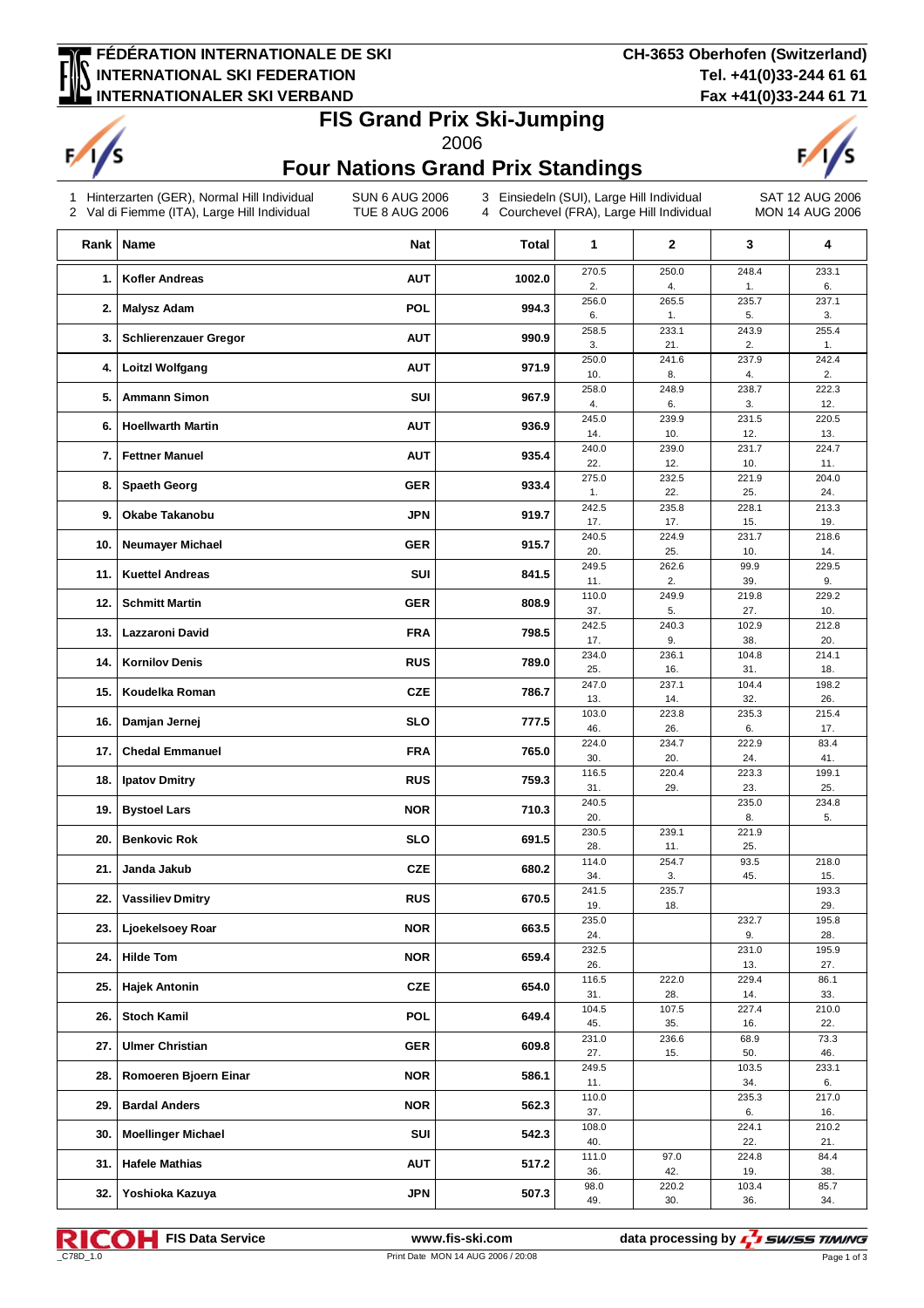

## **FIS Grand Prix Ski-Jumping** 2006



236.5 4.

231.9 8.

207.2 23.

186.1 30.

85.6 36.

83.9 39.

68.4 48.

72.9 47.

84.8 37.

83.7 40.

85.7 34.

| 77   |                            | <b>Four Nations Grand Prix Standings</b> |              |              |              |              | $\tilde{\phantom{a}}$<br>ч, |
|------|----------------------------|------------------------------------------|--------------|--------------|--------------|--------------|-----------------------------|
| Rank | <b>Name</b>                | <b>Nat</b>                               | <b>Total</b> | 1            | $\mathbf{2}$ | 3            | 4                           |
| 33.  | <b>Jacobsen Anders</b>     | <b>NOR</b>                               | 490.0        | 253.5<br>8.  |              |              | 236<br>4                    |
| 34.  | <b>Uhrmann Michael</b>     | <b>GER</b>                               | 475.4        | 243.5<br>16. |              |              | 231<br>8                    |
| 35.  | Ito Daiki                  | <b>JPN</b>                               | 432.9        |              |              | 225.7<br>17. | 207<br>23                   |
| 35.  | <b>Mesik Martin</b>        | <b>SVK</b>                               | 432.9        | 108.0<br>40. | 228.8<br>24. | 96.1<br>42.  |                             |
| 37.  | Morassi Andrea             | <b>ITA</b>                               | 423.5        |              | 237.4<br>13. |              | 186<br>30                   |
| 38.  | Takeuchi Taku              | <b>JPN</b>                               | 400.5        |              | 90.2<br>46.  | 224.7<br>20. | 85<br>36                    |
| 39.  | Matura Jan                 | <b>CZE</b>                               | 387.8        | 107.0<br>43. | 102.6<br>36. | 94.3<br>44.  | 83<br>39                    |
| 40.  | <b>Koch Martin</b>         | <b>AUT</b>                               | 361.6        | 115.5        | 246.1        |              |                             |
| 41.  | <b>Hula Stefan</b>         | <b>POL</b>                               | 351.5        | 33.<br>92.5  | 7.<br>92.6   | 98.0         | 68                          |
| 42.  | <b>Widhoelzl Andreas</b>   | <b>AUT</b>                               | 346.5        | 50.<br>238.0 | 44.<br>108.5 | 40.          | 48                          |
| 43.  | Choi Yong-Jik              | <b>KOR</b>                               | 329.1        | 23.<br>114.0 | 33.          | 215.1        |                             |
| 44.  | <b>Musiol Julian</b>       | <b>GER</b>                               | 326.2        | 34.          | 222.8        | 30.<br>103.4 |                             |
| 45.  | Rosliakov II ja            | <b>RUS</b>                               | 325.5        |              | 27.<br>100.8 | 36.<br>224.7 |                             |
| 46.  | <b>Colloredo Sebastian</b> | <b>ITA</b>                               | 308.2        |              | 37.<br>235.3 | 20.          | 72                          |
|      |                            |                                          |              | 108.0        | 19.<br>96.9  |              | 47<br>84                    |
| 47.  | <b>Anisimov Maksim</b>     | <b>BLR</b>                               | 289.7        | 40.<br>99.5  | 43.<br>90.6  |              | 37<br>83                    |
| 48.  | <b>Chaadaev Petr</b>       | <b>BLR</b>                               | 273.8        | 48.          | 45.<br>98.0  | 89.3         | 40<br>85                    |
| 49.  | Ichinohe Tsuyoshi          | <b>JPN</b>                               | 273.0        | 257.0        | 40.          | 47.          | 34                          |
| 50.  | Olli Harri                 | <b>FIN</b>                               | 257.0        | 5.<br>255.0  |              |              |                             |
| 51.  | Hautamaeki Matti           | <b>FIN</b>                               | 255.0        | 7.<br>251.5  |              |              |                             |
| 52.  | Happonen Janne             | <b>FIN</b>                               | 251.5        | 9.           |              |              |                             |
| 53.  | Kiuru Tami                 | <b>FIN</b>                               | 244.5        | 244.5<br>15. |              |              |                             |
|      | 54.   Pikl Primoz          | SLO                                      | 229.3        |              | 229.3<br>23. |              |                             |
| 55.  | Keituri Kalle              | FIN                                      | 228.0        | 228.0<br>29. |              |              |                             |
| 56.  | <b>Innauer Mario</b>       | <b>AUT</b>                               | 225.6        |              |              | 225.6<br>18. |                             |
| 57.  | <b>Sliz Rafal</b>          | <b>POL</b>                               | 219.5        |              |              | 219.5<br>28. |                             |
| 58.  | <b>Tepes Jurij</b>         | <b>SLO</b>                               | 217.3        |              |              | 217.3<br>29. |                             |
| 59.  | <b>Urbanc Rok</b>          | <b>SLO</b>                               | 213.0        |              | 108.6<br>32. | 104.4<br>32. |                             |
|      | 60. Bolognani Alessio      | <b>ITA</b>                               | 212.3        |              | 212.3        |              |                             |

**RICOH** FIS Data Service www.fis-ski.com<br>
Print Date MON 14 AUG 2006 / 20:08

**64. Sinkovec Jure 103.5 SLO** 180.5 **103.5 103.5** 

**61. Zyla Piotr POL 204.5** 106.5

**65.** Hautamaeki Jussi **FIN** 109.0 109.0 109.0

**67.** Pettersen Sigurd **NOR** 102.5 102.5 102.5

**62.** Baxter Gregory **CAN** 194.1 99.3

**63.** Descombes Sevoie Vincent FRA 191.8 98.4

**66.** Peterka Primoz **SLO** 108.4 108.4 108.4

94.8 43.

93.4 46.

34.

31.

98.0 40.

38.

39.

34.

44.

39.

47.

77.0 42.